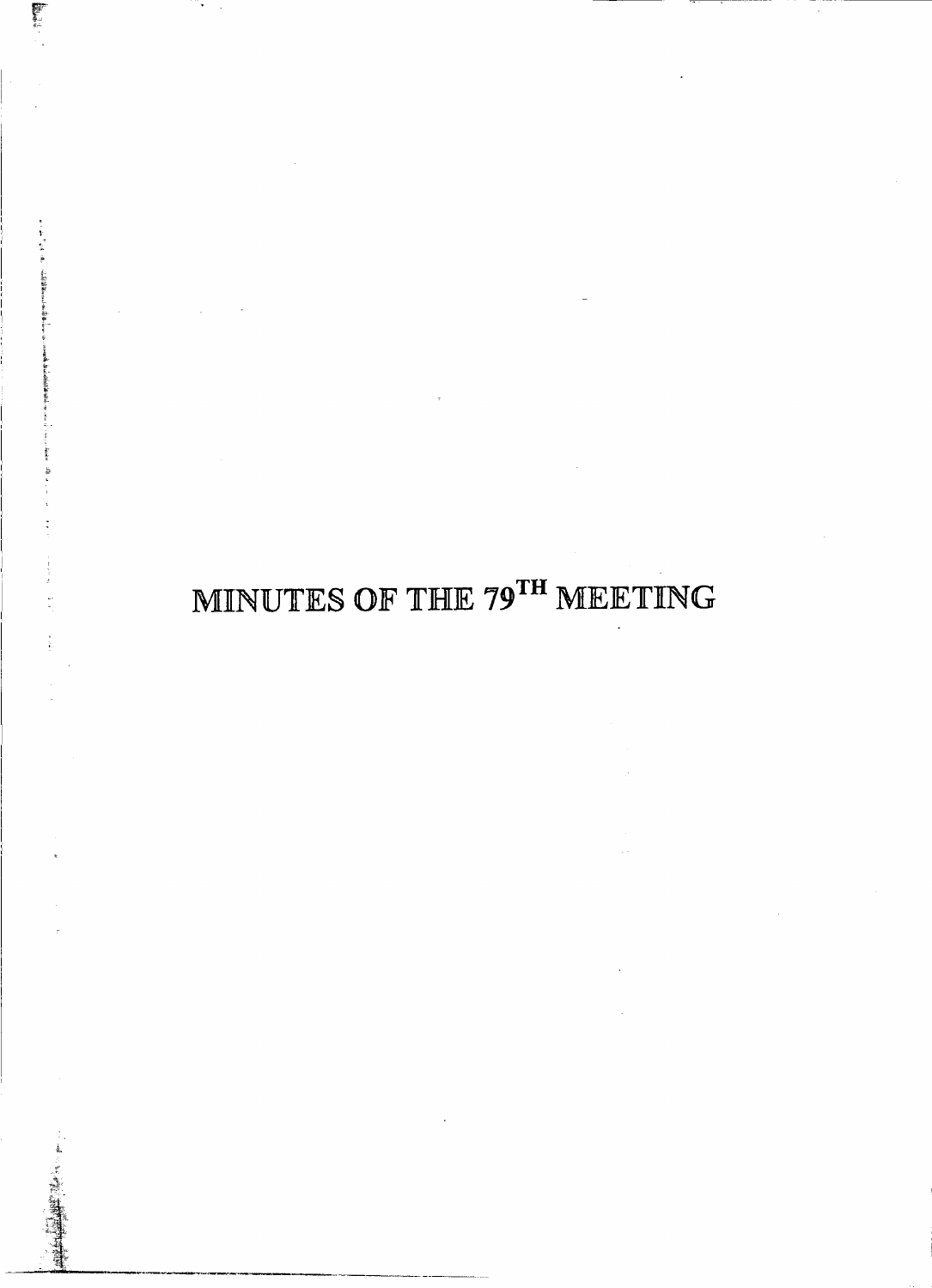## **FEDERAL GOVERNMENT EMPLOYEES HOUSING FOUNDATION** AL-ASGHAR PLAZA(1<sup>ST</sup> & 2<sup>ND</sup> FLOOR) BLUE AREA **ISLAMABAD**

## F.No.18(2)/2004-HF(A)/79

and the mail of the first control of the mail of the mail of the mail of the mail of the mail of the mail of the mail of the mail of the mail of the mail of the mail of the mail of the mail of the mail of the mail of the

**REAL PROPERTY AND RELEASED FOR A PROPERTY AND RELEASED FOR A PROPERTY** 

## islamabad, the skillune, 2005.

#### MINUTES OF THE 79TH EXECUTIVE COMMITTEE MEETING OF Subject:-FEDERAL GOVERNMENT EMPLOYEES HOUSING FOUNDATION HELD ON 25.05.2005.

The 79the meeting of the Executive Committee of the Federal Government Employees Housing Foundation was held on Wednesday, 25<sup>th</sup> May, 2005 at 10.00 a.m in the Committee Room of M/O Housing & Works, Block 'B', Pak. Secretarial, Islamabad.

 $2.$ The minutes of the said meeting are enclosed for your information. please.

- Mr. Abdur Rauf Chaudhry,  $\mathcal{I}_{\rm{max}}$ Secretary, M/O Housing & Works, Islamabad.
- Mr. Muhamamd Raziq,  $\mathcal{R}_1$ Senior Joint secretary (Finance)/Financial Advisor (Works), Islamabad.
- Mr. Shahid Hameed, 5. Joint Engineer Advisor, M/O Housing & Works, Islamabad.
- $7.$ Brig. M. Khalid Sohail Cheema, Director General. Pak. PWD, Islamabad.
- Mr. Abid Bashir,  $Q_{\perp}$ Deputy Secretary(Admn), M/O Housing & Works, Islamabad.

(Syod Kezim Abbas) Assistant Director(Admn)

- $\mathbb{C}^{\times}$ Mr. Mr. S.M. Junaid. Senior Joint Secretary, Ministry of Interior, Islamabad.
- $\Delta$ Mr. Abrar Alam. Joint Sccretary(Works), M/O Housing & Works, Islamabad.
- Mr. Shafqaf Hussain Naghmi,  $|G_{1}\rangle$ Director General. **FGE Housing Foundation.**
- Brig. Nusratullah, - 8. – Member Planning, CDA, Islamahad.

 $P.T.Q.$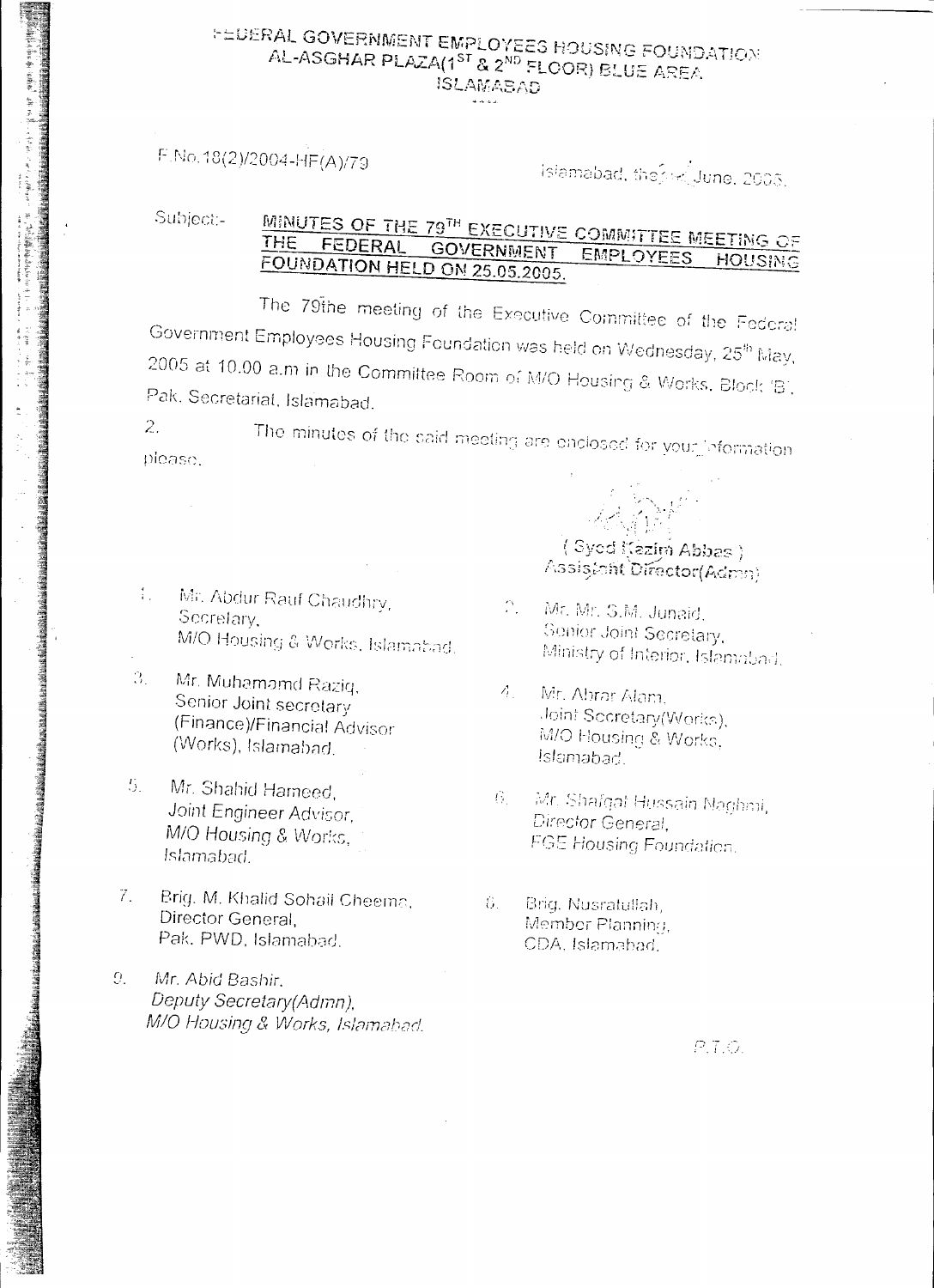Copy of the minutes also forwarded to:-

1,

> J 1<br>افغان الم

4. '] --~-~

- 1. The Consultant, Housing Foundation, Islamabad.
- 2. Director (Admn), Housing Foundation, Islamabad.
- 3. Director(Finance), Housing Foundation, Islamabad.
- 4. Director(Technical), Housing Foundation, Islamabad
- 5. The Law Officer, Housing Foundation, Islamabad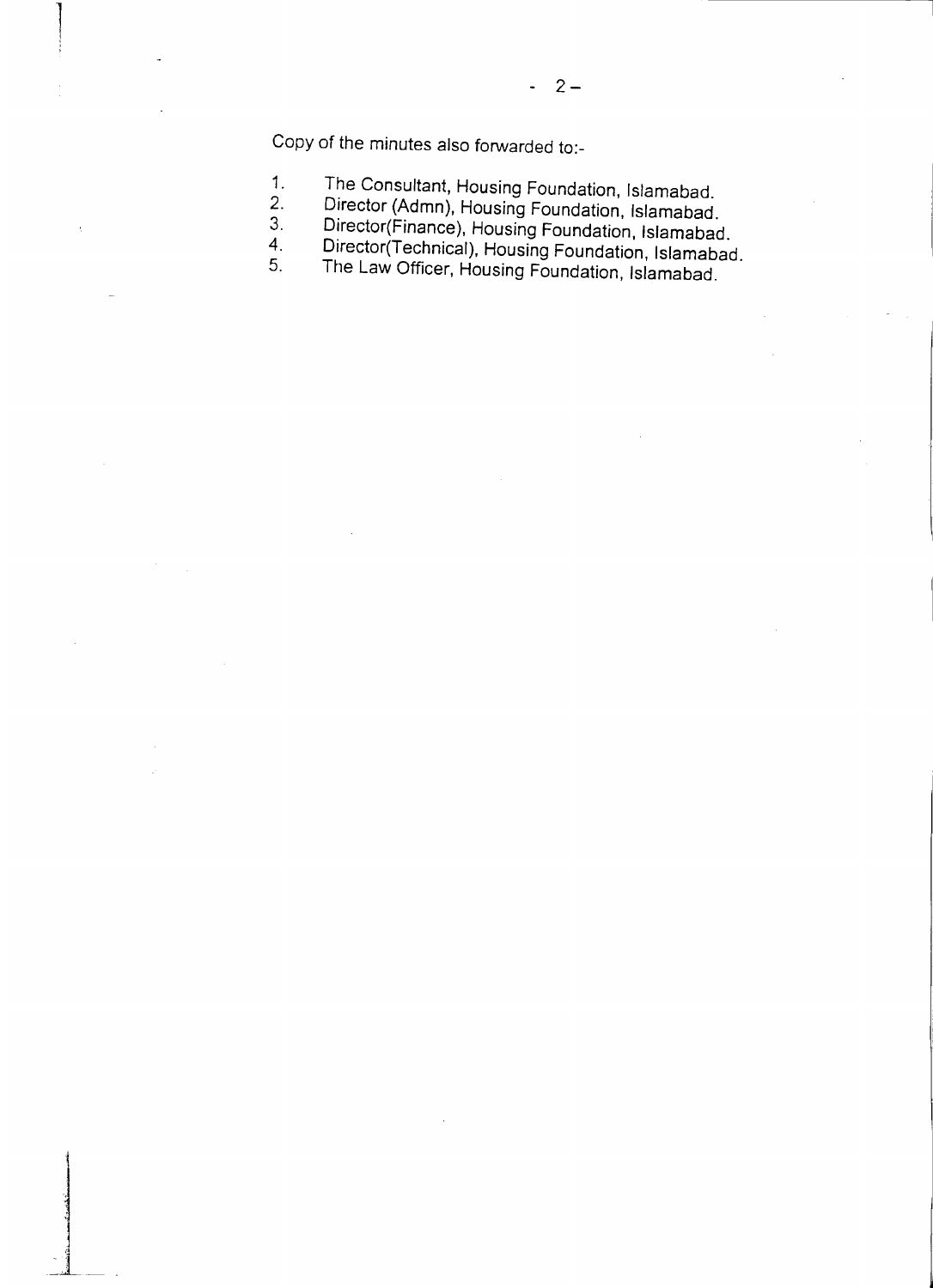

#### FEDERAL GOVERNMENT EMPLOYEES HOUSiNG FOUNDATION AL-ASGHAR PLAZA, BLUE AREA ISLAMABAD **\*,rr\*\***

#### Subject: **MINUTES OF' THE 79TH MEETING OF THE EXECUTIVE COMMITTEE HELD ON 25.05.2005.**

The 79<sup>th</sup> meeting of the Executive Committee was held in the Committee Room of the Ministry of Housing & Works on 25<sup>th</sup> May 2005 at 10.00 AM. Secretary, Housing & Works was in Chair. The list of participants is appended.

2. The meeting commenced with recitation from the Holy Quran. Secretary, Housing & Works welcomed the participants and presented a resolution in recognition of the services rendered by the former Secretary, Housing & Works, especially in launching the scheme of apartments for low-paid employees. The resolution was unanimously passed.

3. The Director General, Pak. PWD pointed out that the officers/staff who had put in great efforts in making the ceremony a successes, needed appreciation. It was agreed that appreciation would be conveyed to them in writing.

The agenda items were then discussed.

#### **Agenda item.1**

J

 $\frac{1}{2}$ ,  $\frac{3}{4}$ 

~'?**-"hb£-1tlSSef-JJitiil1jAAN-- 6' =**

## **CONFIRMATION OF THE MINUTES OF 77TH &** 78T~ **MEETING**

4. The minutes of the 77<sup>th</sup> and 78<sup>th</sup> meetings were confirmed. On an observation from the Sr. Joint Secretary, Ministry of Interior that no meeting of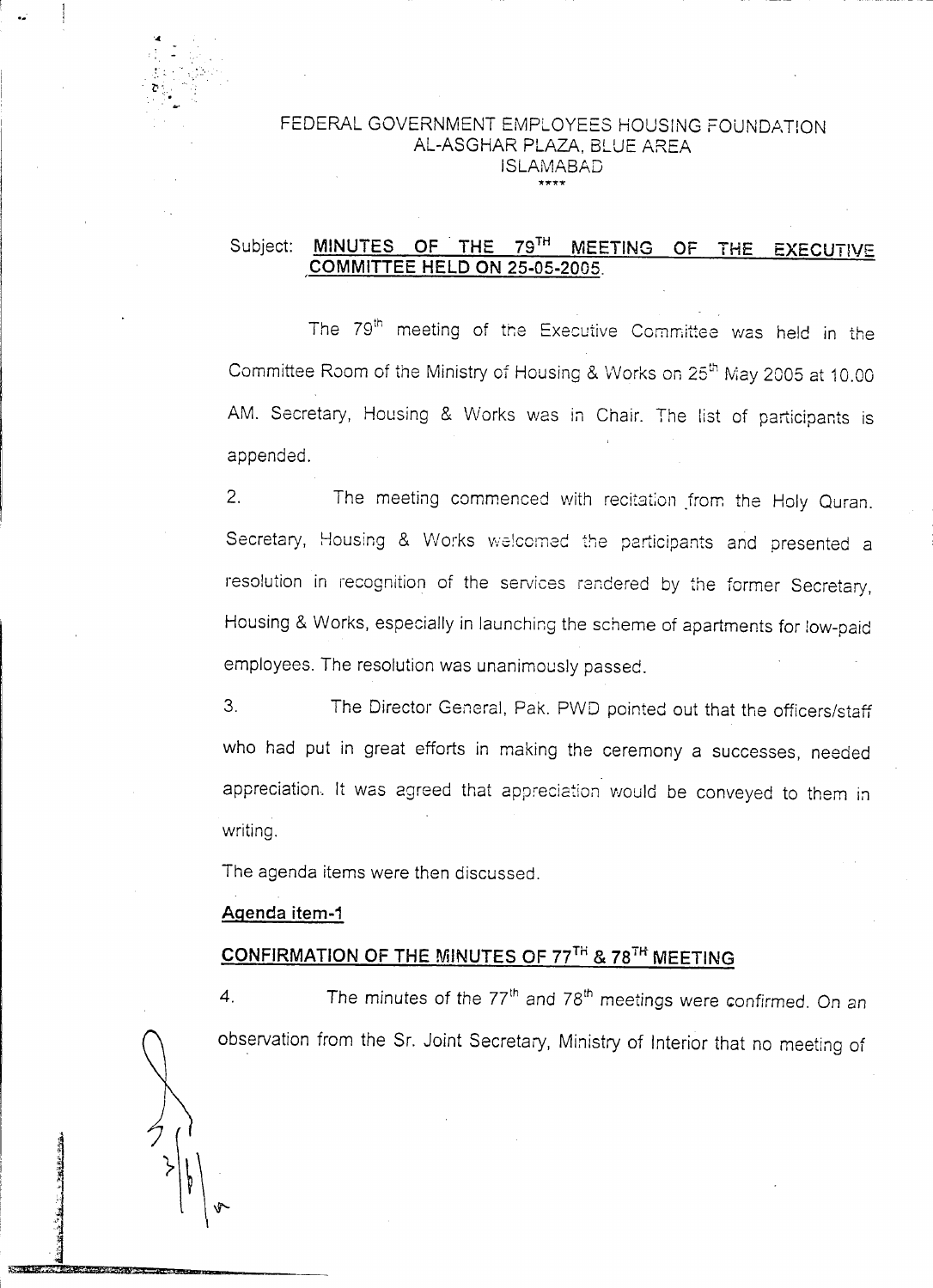of the **Mici** by the quorum. It was, however, decided that in future, a reasonable time  $\sqrt[4]{5}$ shall be given for a meeting after obtaining confirmation of the availability  $\dot{\tilde{\omega}}$ Executive Committee that this condition was not possible under the rules Secretary, Finance and Sr. Joint Secretary, Interior, It was observed participation of without be held Executive Committee should prescribed members the

# ျ Agenda item

## $78^{78}$  $\mathbf{c}$  $77\tilde{7}$ TAKEN IN DECISIONS  $\frac{10}{11}$  $\stackrel{U}{\circ}$ STATUS EMENTATION MEETING **TENII**

 $5^4$ general satisfaction over the agenda item No.4 of 77<sup>th</sup> meeting, it was observed that since the decision had by the Executive Committee, the final position should have been brought to the Executive Committee for approval. On presenting an explanation that the Housing Foundation was under pressure to proceed in the light of the sutatus However, on presentation of implemented The Executive Committee, expressed court order, the issue was not pressed. implementation status. been taken ഗ

A question was raised whether the allotiment of plots to employees of educational institutions would, in any way, adversely affect those who had already been allotted plots under the 75% quota. It was clarified by Director (Admn) that plots for employees of educational institutions had been blocked under 75 % quota pending decision of the issue as such those who have already been allotted plots will not be affected. نی

 $\overline{C}$ 

 $\mathcal{F}$  .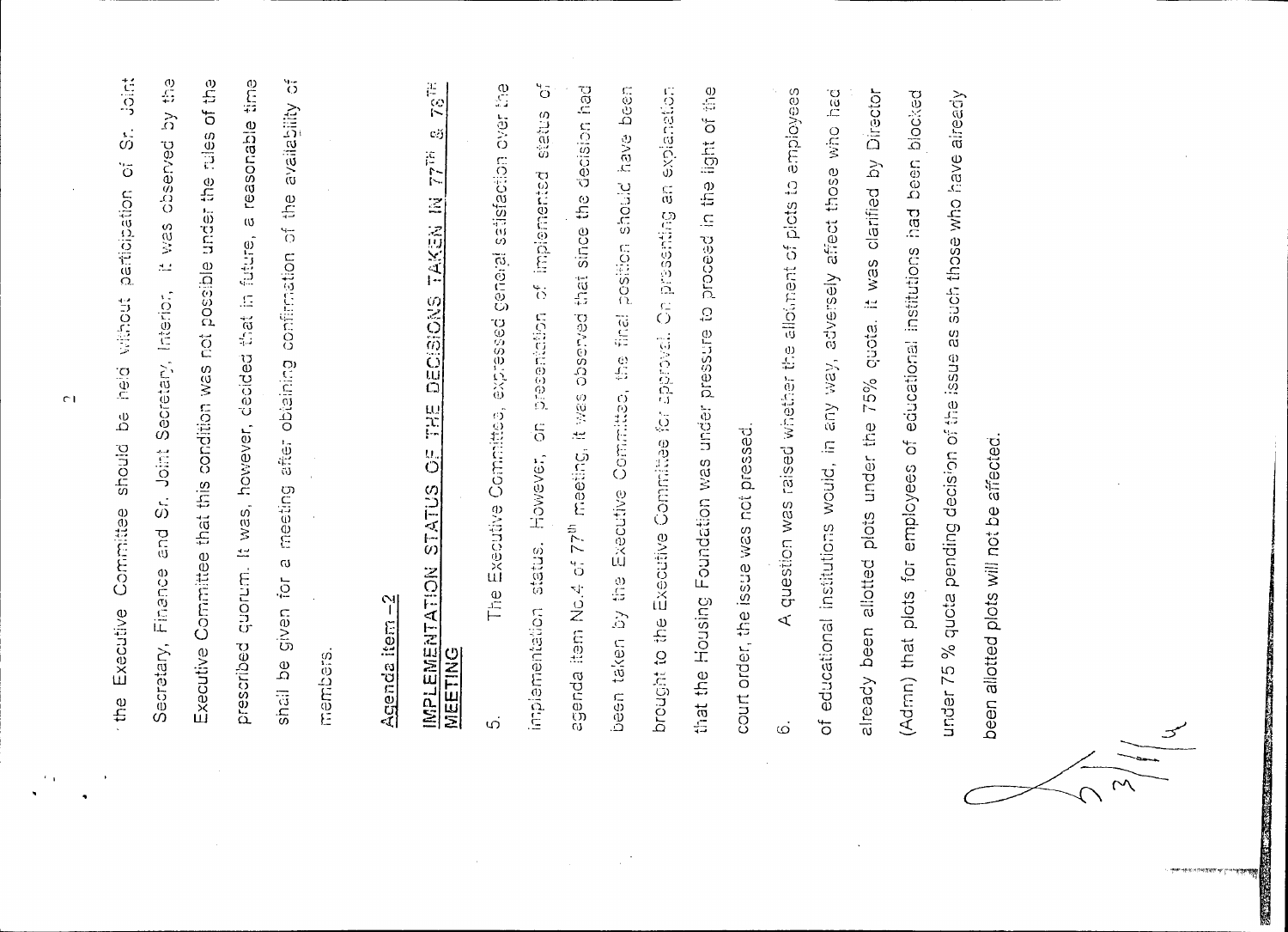#### Agenda item. 3

#### PRESENTATION OF FINANCIAL POSITION OF HOUSING FOUNDATION & INVESTMENT OF SURPLUS FUNDS IN PRIVATE/FOREIGN BANKS.

7. The Executive Committee approved the proposal of investment of Rs. 700 million in Citibank and Bank Al-Falah for short-term deposit at rates indicated in the working paper.

#### Agenda Item. 4

#### PRESENTATION ON <u>PHYSICAL & FINANCIAL STAT</u>US OF PHASE-!!! (G-13) & G-14/4)

8. A detailed presentation was made by the DG Housing Foundation on the scope of work undertaken by FWO in G-13 and by NCL-HCL (JV) in G-14/4. It was pointed out by the Director Genera: that the FVVO had not been able to achieve progress in accordance with the schedule. The reasons for the delay as quoted by FWO are unprecedented rains, delay in decisions, change over of the unit and hindrance caused by land occupied by Army. Director General, Housing. Foundation pointed out that during his recent inspection, FWO had committed to complete the assigned work by 31<sup>st</sup> December 2005.

9. The Director General informed the Executive Committee that previously one overhead bridge and one under pass was proposed for . construction across the railway line that bisects G-13. The overhead bridge is now proposed to be replaced with underpass to avoid un-necessary wastage of land as well as for economy of cost. He informed the committee that for these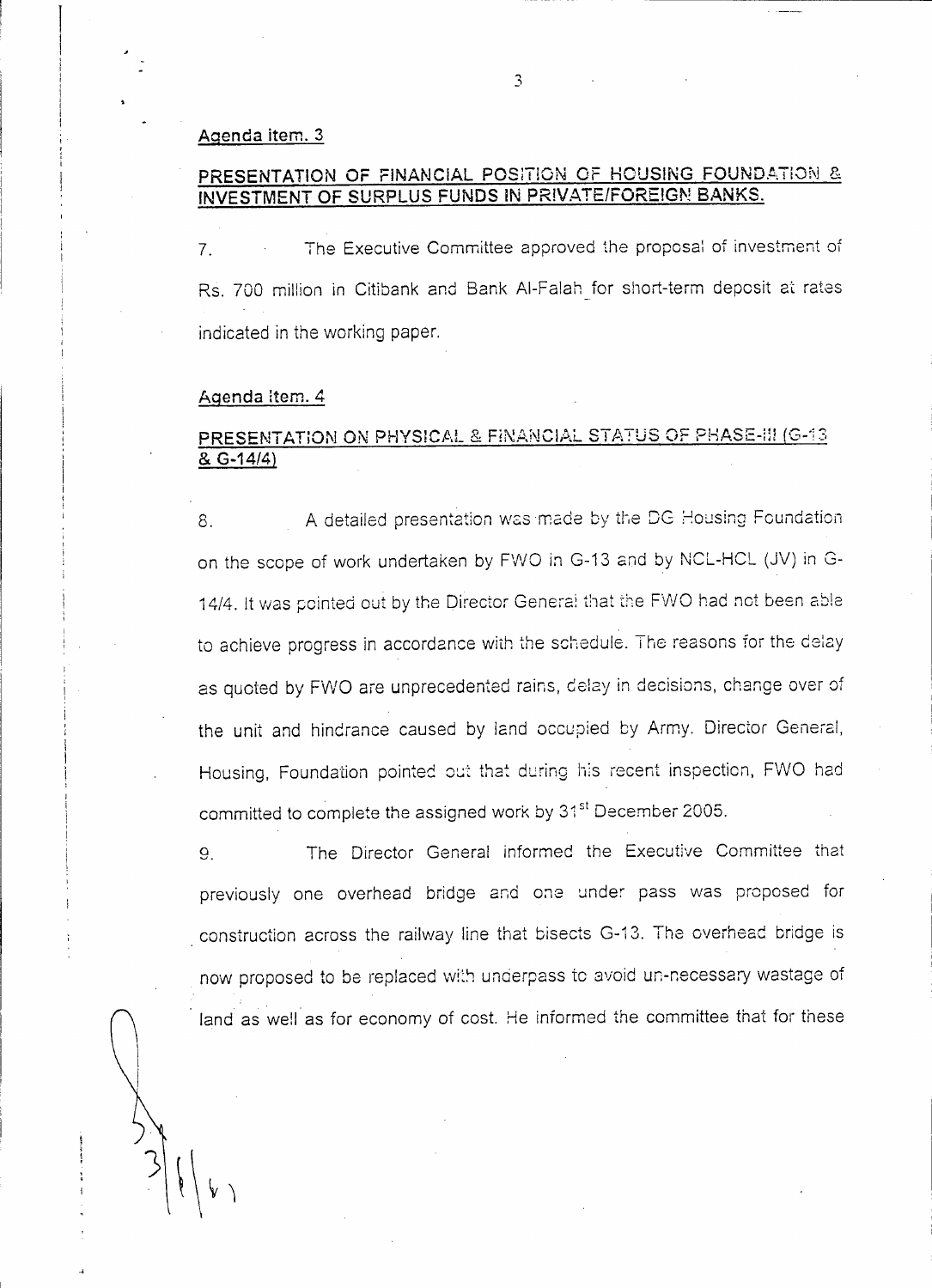underpasses, RAILCOP, a subsidiary of Pakistan Railways, has been contacted for undertaking the job on Turn Key basis.

The Committee was further informed that in G-14/4 also, progress  $10.$ of work by NCL is behind schedule. However, the Director (Technical) through progress charts explained that during April, there had been significant improvement in the progress and the same pace is being maintained till now. M/s NCL-HCL (JV) have committed to complete the work by December 2005.

 $11.$ The committee was informed that M/s NESPAK have already prepared design for electrification which has been submitted to IESCO for vetting and that now IESCO, SNGPL and PTCL would be pursued for early action at the level of DG, Housing Foundation.

#### ARMY LAND:

The matter regarding Army land was discussed in detail. Director  $12.$ General Pak PWD pointed out that in case the entry of the land in question is in the MLR, then the claim of the Army shall hold.

After a detailed discussion it was decided that good offices of  $13.$ Member Planning, CDA may be used for settling the issue with GHQ on the proposition:-

The Army may accept the payment for the land in G-13 and surrender a) the area;

#### OR

- b)
- The Army may be provided equivalent area near new GHQ, through CDA and the Housing Foundation may bear the expenses.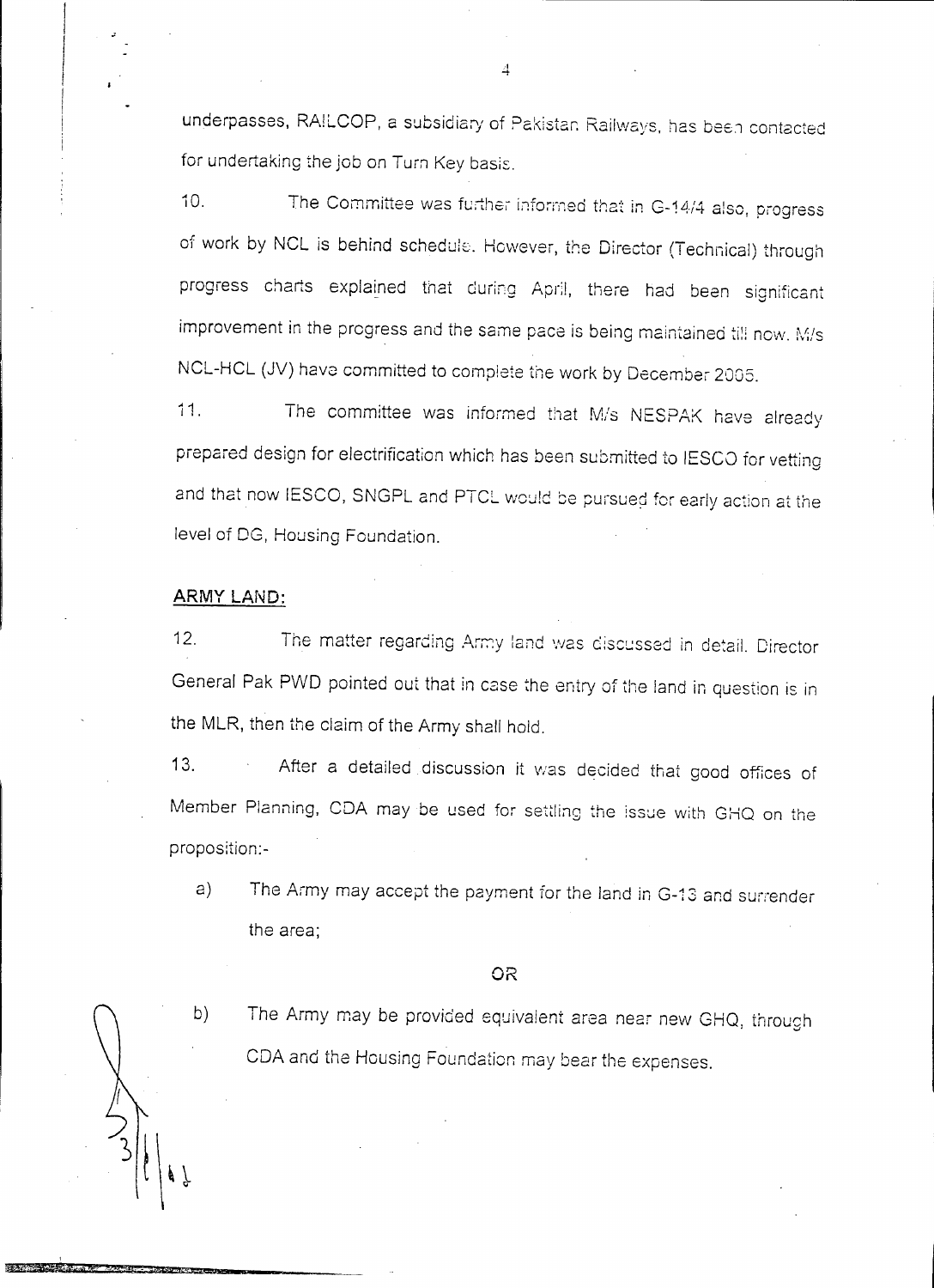It was decided that the Consultant, Housing Foundation shall  $14.$ coordinate with Member Planning, CDA for arranging an early meeting with GHQ. A progress report will be submitted by the Consultant in the next meeting of the Executive Committee.

## REVISION OF COST OF DEVELOPMENT CHARGES IN PHASE-III

 $15.$ The Executive Committee was informed that as against estimated development charges of Rs. 1300/- per sq. yards, an amount of Rs. 300/- per sq. yard (1,50,000/- per kanal) was recovered from the allottees of the residential plots in G-13, G-14/4 while about Rs. 1000/- per Sq. yards (Rs. 5,10,000) per kanal) needed to be recovered to breakeven in terms of development cost. A schedule of recovery was also presented for approval.

16. Sr. Joint Secretary Finance pointed out that in the year 2002 when development charges were initially evaluated, it was decided to give a subsidy of Rs.1000/- per sq. yards to the allottees as the entire land in the G-13 and G-14/4 was acquired from the funds generated by them. The cost of this subsidy was to be borne through funds generated by auctioning the commercial areas.

 $17.$ After a detailed discussion it was decided:-

> (a) That the Housing Foundation may provisionally charge additional development charges to the extent of Rs. 300/- per Sq. yard in installments spanning over six months.

(b) The Housing Foundation may, as a test case, auction, after proper publicity in the press, one of the small commercial markets within two to three months to asses the revenue generation. The result of the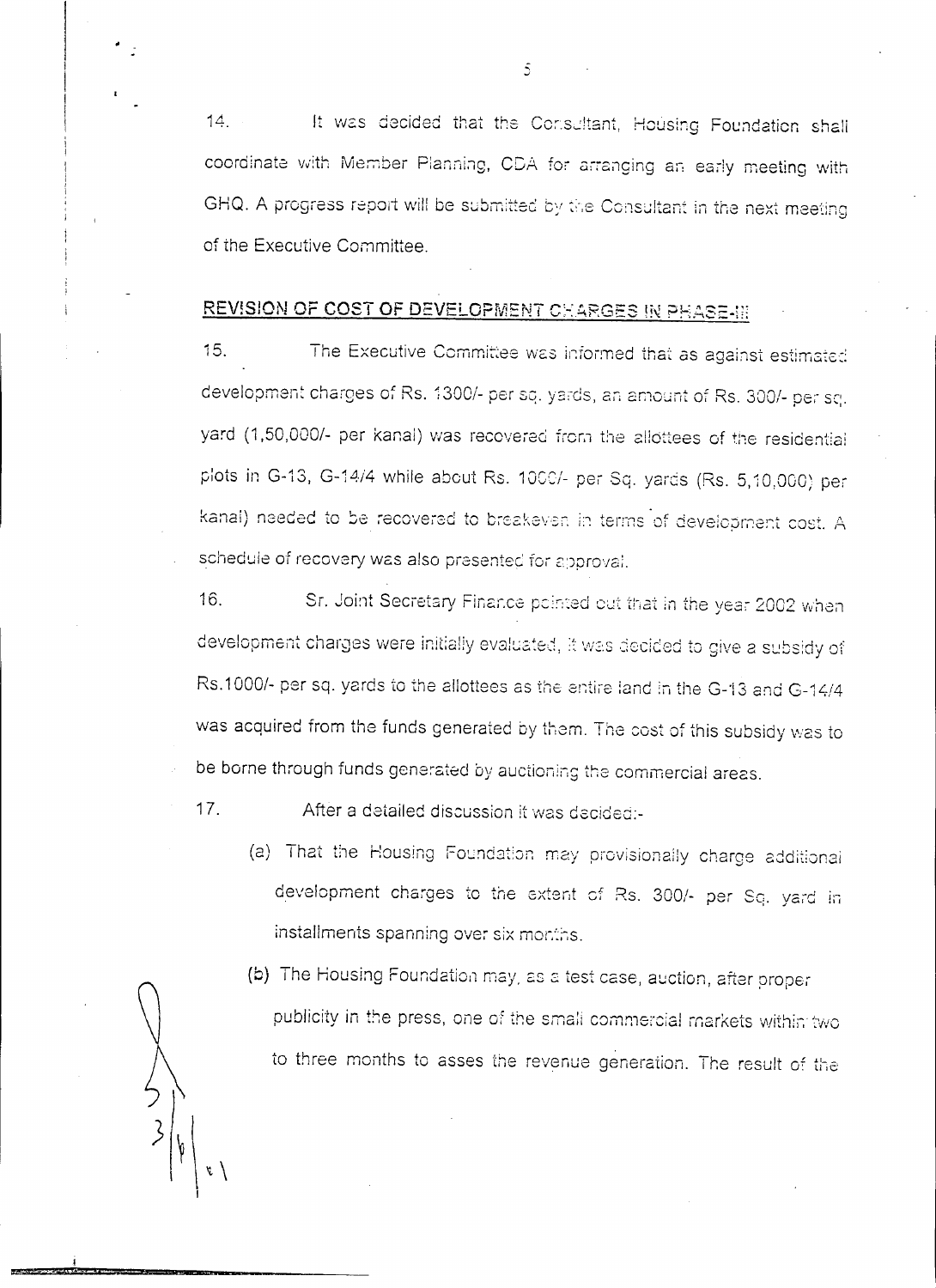auction will then determine whether the remaining subsidy would be required or not.

#### Agenda Item.4

#### PRESENTATION ON PHYSICAL AND FINANCIAL STATUS OF PHASE -IV (G-14/1.2. 3& G-15)

The Executive Committee was briefed about the efforts made so far  $18.$ in acquisition of land, its planning and assessment of built up structures. It was informed that award for compensation of land was announced on 29<sup>th</sup> Jan. 2005. A sum of Rs. 1000 Million had already been placed at the disposal of LAC, while a balance of Rs. 1846 millions are yet to be released. The award for portion of G-15 has not been announced so far.

 $19<sub>1</sub>$ The Deputy Commissioner, Islamabad, who attended the meeting on special invitation, briefed the Executive Committee that while announcing the award, an understanding was reached with the inhabitants that District Administration would facilitate them in buying the plots in some private housing society. The plots would be purchased by them from their own resources and this would have no connection whatsoever with the Housing Foundation. He further informed that last meeting with the landowners and the MNA of the area was held on 24-05-2005 and that it was expected that matter would be resolved within 10-15 days' after which the survey party would be allowed to enter the area to conduct survey/ assessment of the built up property. The Executive Committee was further informed that the payment to the land owners would be linked with possession of the area.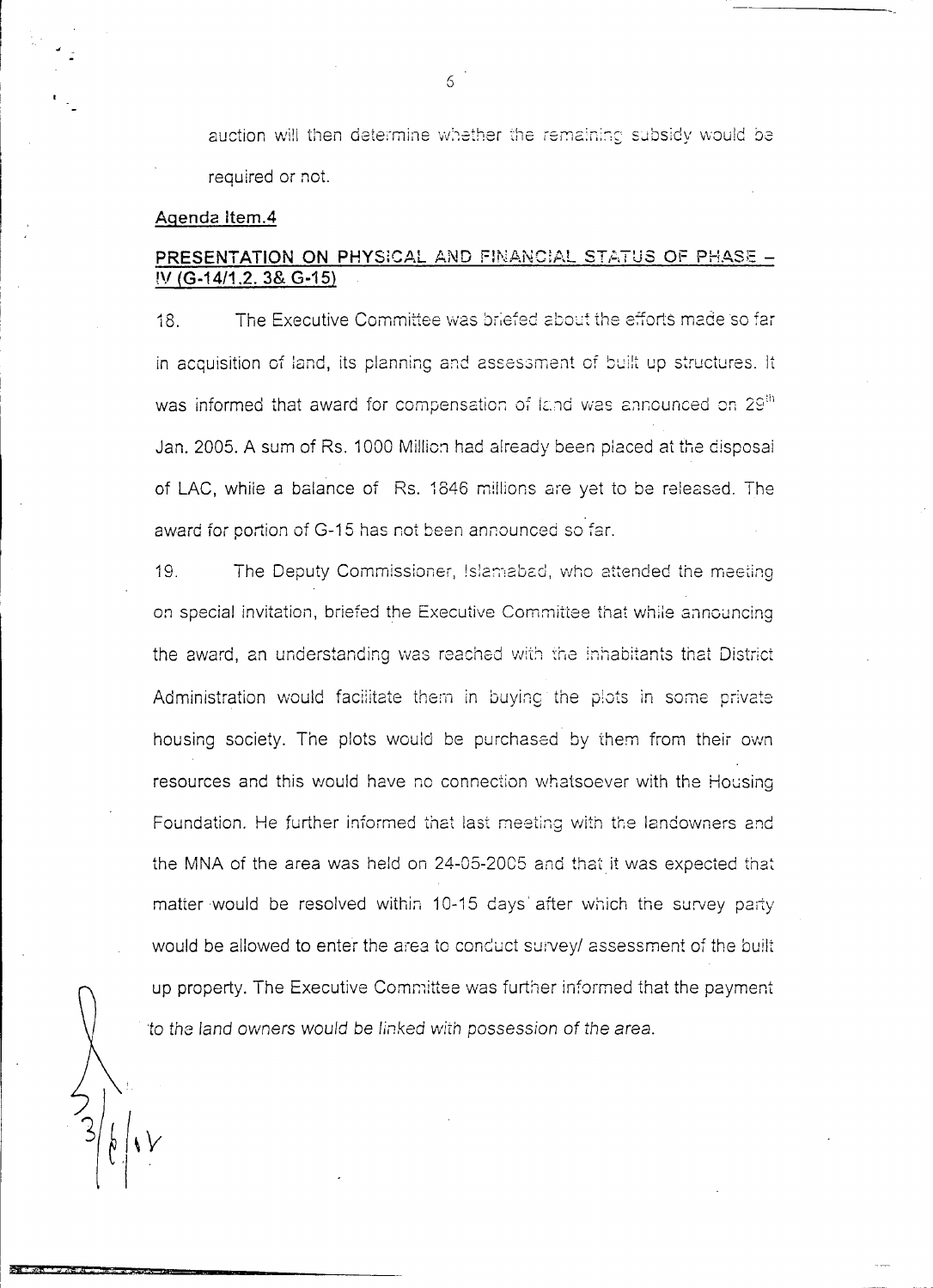On a query the LAC informed that Pak. PWD team has intimated  $20<sub>1</sub>$ that assessment of built up property would take about a fortnight.

 $21.$ The Sr. Joint Secretary, Interior desired that the layout plan of G-14/1,2,3 and G-15 should be placed before the Executive Committee for consideration before submission to CDA for approval. It was decided that the plan would be presented before the Executive Committee in its next meeting.

#### REVISION OF COST OF LAND & SCHEDULE OF PAYMENT PHASE-IV.

 $22.$ It was presented before the Executive Committee that in the light of the award for the compensation of land at the rate of Rs.5,90,000/- per kanal (gross area), there was an urgent need to review and revise the cost of land to be collected from the allotees, especially in view of the fact that LAC has now demanding balance payment for the land to be disbursed to the land owners. The cost of land has been evaluated as Rs.14,80,000/- per kanal of the net area.

23. After detailed discussion, the Executive Committee approved that communications may be sent to the allotees to deposit additional amount in installments spreading over a period of 18 months.

#### **AGENDA ITEM NO.8:**

#### PRESENTATION ON PROGRESS ON PHASE-V (CONSTRUCTION OF APARTMENTS FOR LOW PAID FEDERAL GOVERNMENT EMPLOYEES (BPS 1-16).

24. The Executive Committee was informed that till the last date of submission of applications, 4700 applications have been received which are being processed by the Banks. M/s NESPAK have been formally inducted as Consultants who are carrying out the detailed design and would also be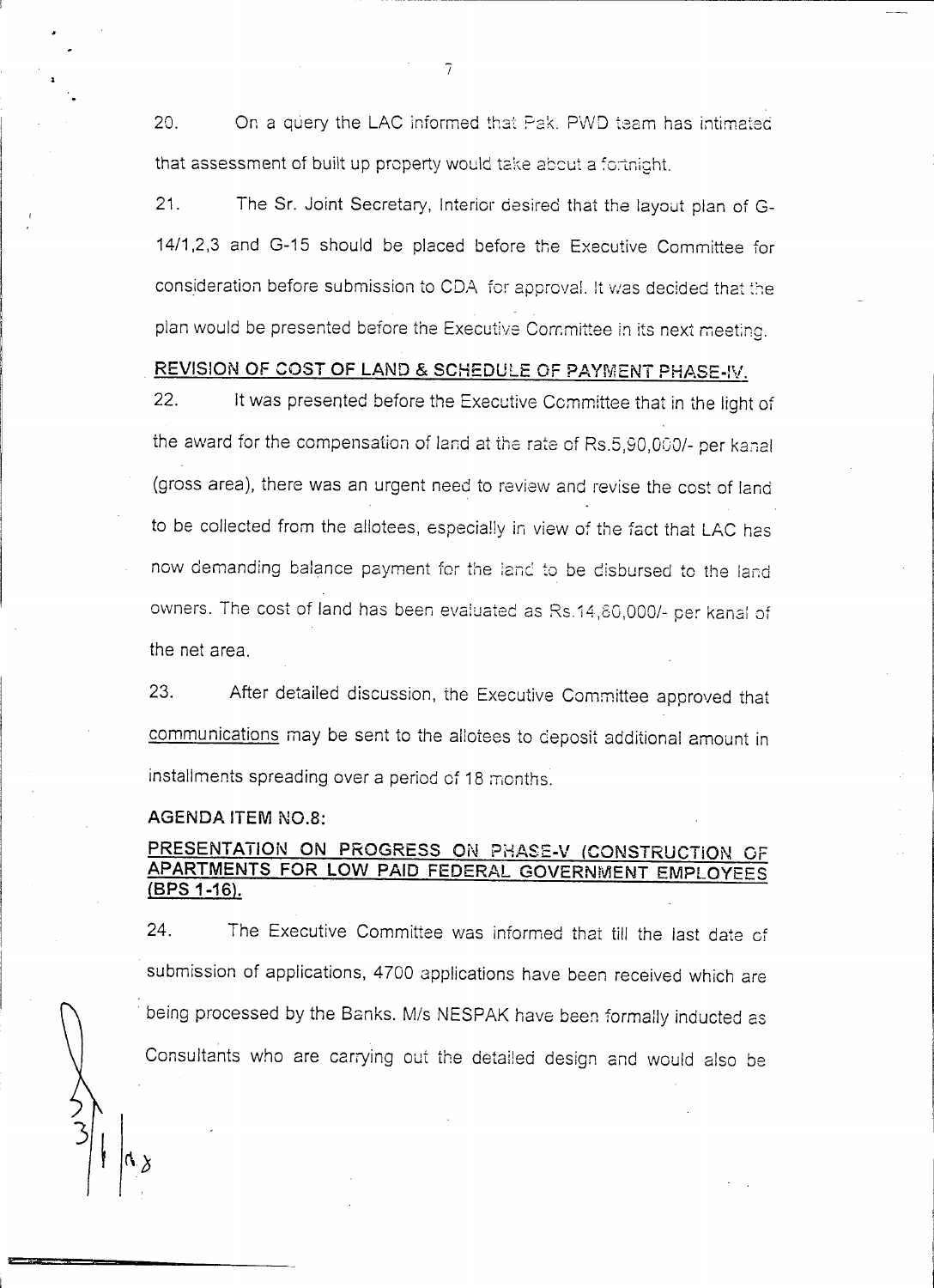responsibie for the detailed supervision of the project. 24 applications have c been received from Contractors for pre-qualification which are being processed by NESPAK.

25. The Executive Committee vvas informed that the Honourable Minister for Housing & Works was pleased to direct that cost of the apartments should be reduced and the repayment schedule should be within the reach of the allottees according to their pay/income.

26. A presentation was made on the working carried out. It was pointed out that though the Banks could provide loan to the extent of 85% of the cost of apartment, the actual loan amount would be determined through the repayment capacity of the individual. Working on the basis of 30% of the average pay plus rental ceiling indicated on this basis, the loan entitiement was much less than the loan demanded. It would mean that in most of the cases, the applicants shall have to generate their own resources.

27. The construction cost hes been reviewed in the light of data of NESPAK and Foundation's working, reduction in the cost to the extent of cost of land could only be made.

28. The representative of CDA pointed out that in G-11, a proposal was in pipe line that instead of Ground  $+$  Three, Ground  $+$  Sever flats may be allowed.

29. The Executive Committee desired that re-working on the basis of this proposition may also be carried out. It was also decided that a

8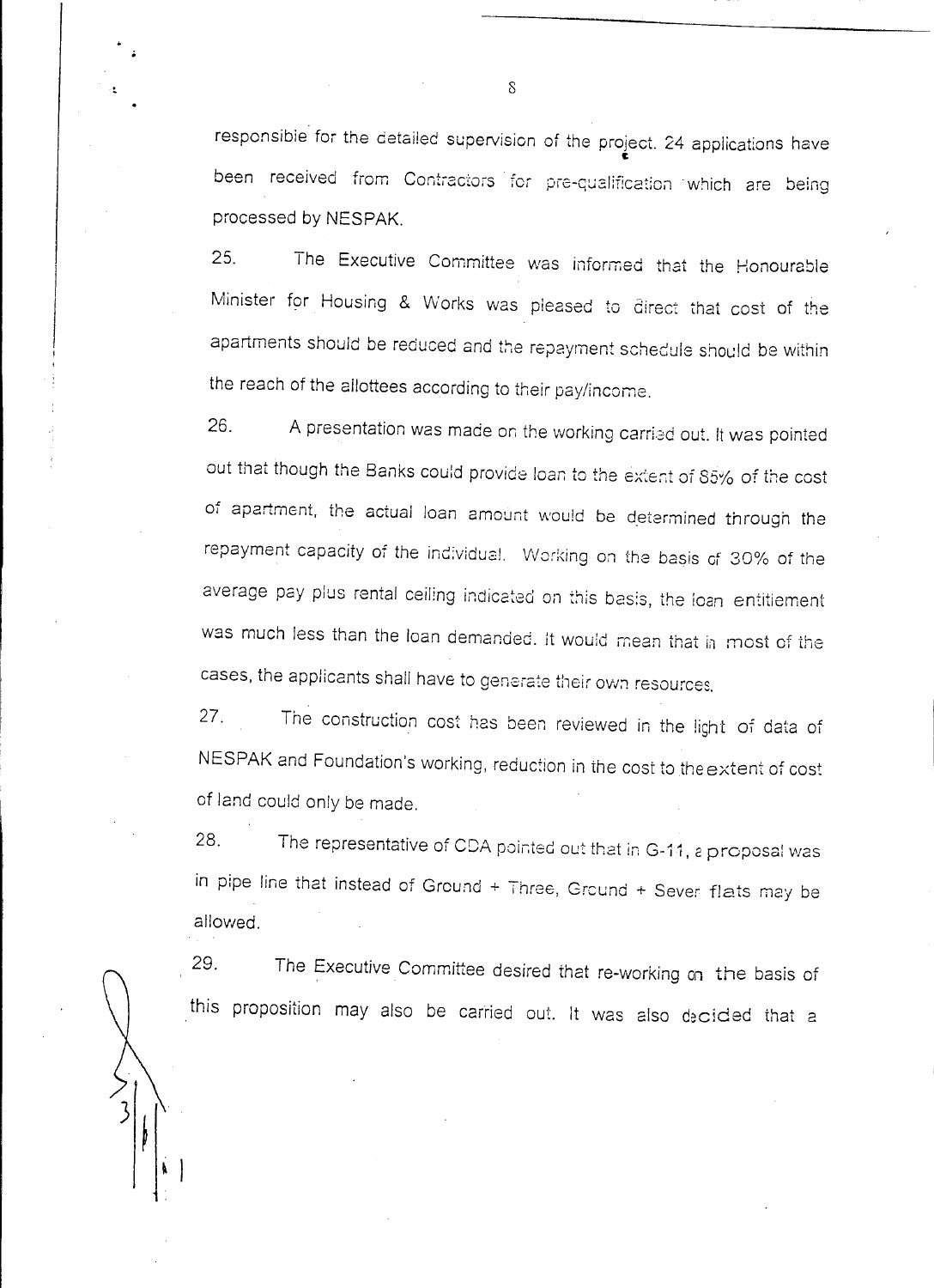presentation on the plans of the apartments would be made in the next meeting of the Executive Committee.

AGENDA ITEM NO.7:

APPOINTMENT OF A PROJECT DIRECTOR FOR PHASE-V.

The Executive Committee approved in principle appointment of a 30. Project Director for Phase-V for coordination, as detailed supervision is being carried out by NESPAK. The expanditure would be charged to the Consultancy charges payable to NESPAK.

#### AGENDA ITEM NO.8:

ALLOCATION OF QUOTA IN PHASE-IV FOR JUDGES OF CIVIL COURTS ISLAMABAD.

After detailed discussion, the Executive Committee constituted a  $31.$ Sub-Committee as follows:-

- Chairman  $i)$ Brig. Khalid Sohali Cheema, Director General, Pak, PWD.
- Member Mr. Abrar Alafn,  $\{ii\}$ Joint Secretary, Housing & Works.
- Member Mr. Sarfraz Ahmed Mirza, iii) Consultant, Housing Foundation.
- Member/Secretary Malik Zafar Abbas,  $iv)$ Law Officer. Housing Foundation.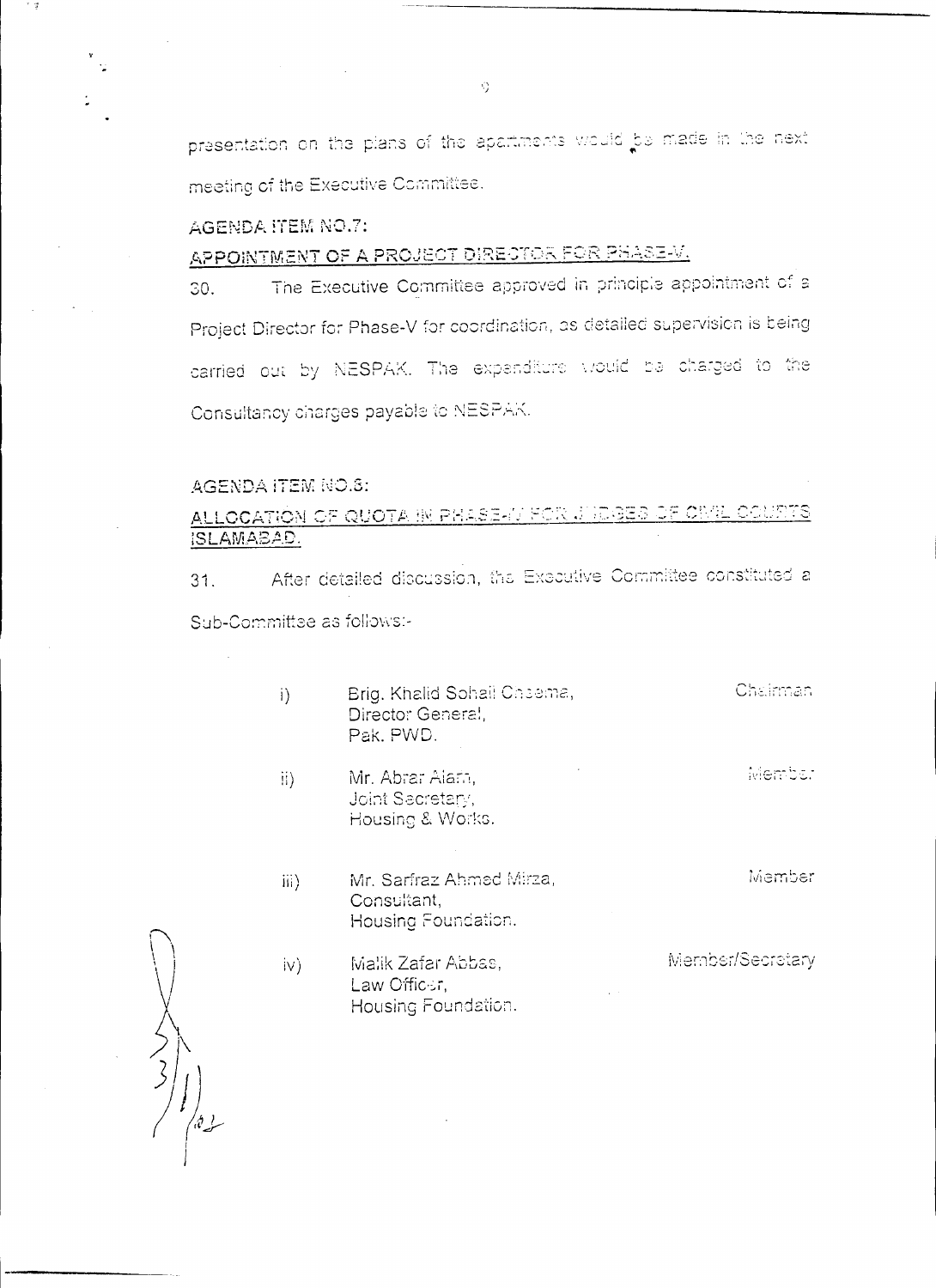32. The Sub-Committee shall examine the quota and frame its TOR in the light of the plea taken by the District & Session Judge. The Sub-Committee shall furnish its findings/recommendations by 15<sup>th</sup> June, 2005.

## **AGENDA ITEM NO.9:**

## FINDINGS OF WAFAQI MOHTASIB TO CONFIRM THE DATE OF BIRTH OF THE ALLOTTEES OF PHASE-III & PHASE-IV.

After detailed discussion, the Executive Committee took the 33. following decisions:-

- Housing Foundation will allow the transfer and allotment of  $i)$ plots, after verifying the date of birth of the allotees of Phase-III and Phase-IV by referring their cases to their respective departments / ex-departments, if the allotments have been made on the basis of age-wise seniority, in-accordance with the decision of Wafaqi Mohtasib.
- In case the date of birth of allottee received is found different  $ii)$ from the date of birth, on which the allotment was made, the allotment shall be cancelled, irrespective of the status of the plot.
- Wafaqi Mohtasib's recommendations may be implemented.  $iii)$ and Honourable Wafaqi Mohtasib may be apprised about the position.

## AGENDA ITEM NO.10:

## PROPOSED AMENDMENT IN THE ARTICLE OF ASSOCIATION OF THE FEDERAL GOVERNMENT EMPLOYEES HOUSING FOUNDATION.

34. Under the provision contained in para-V of the Memorandum of Association of Federal Government Employees Housing Foundation, the Executive Committee adopted a unanimous special resolution for amendment in the Article-IV-A(!) "Management System" of Articles Association of Federal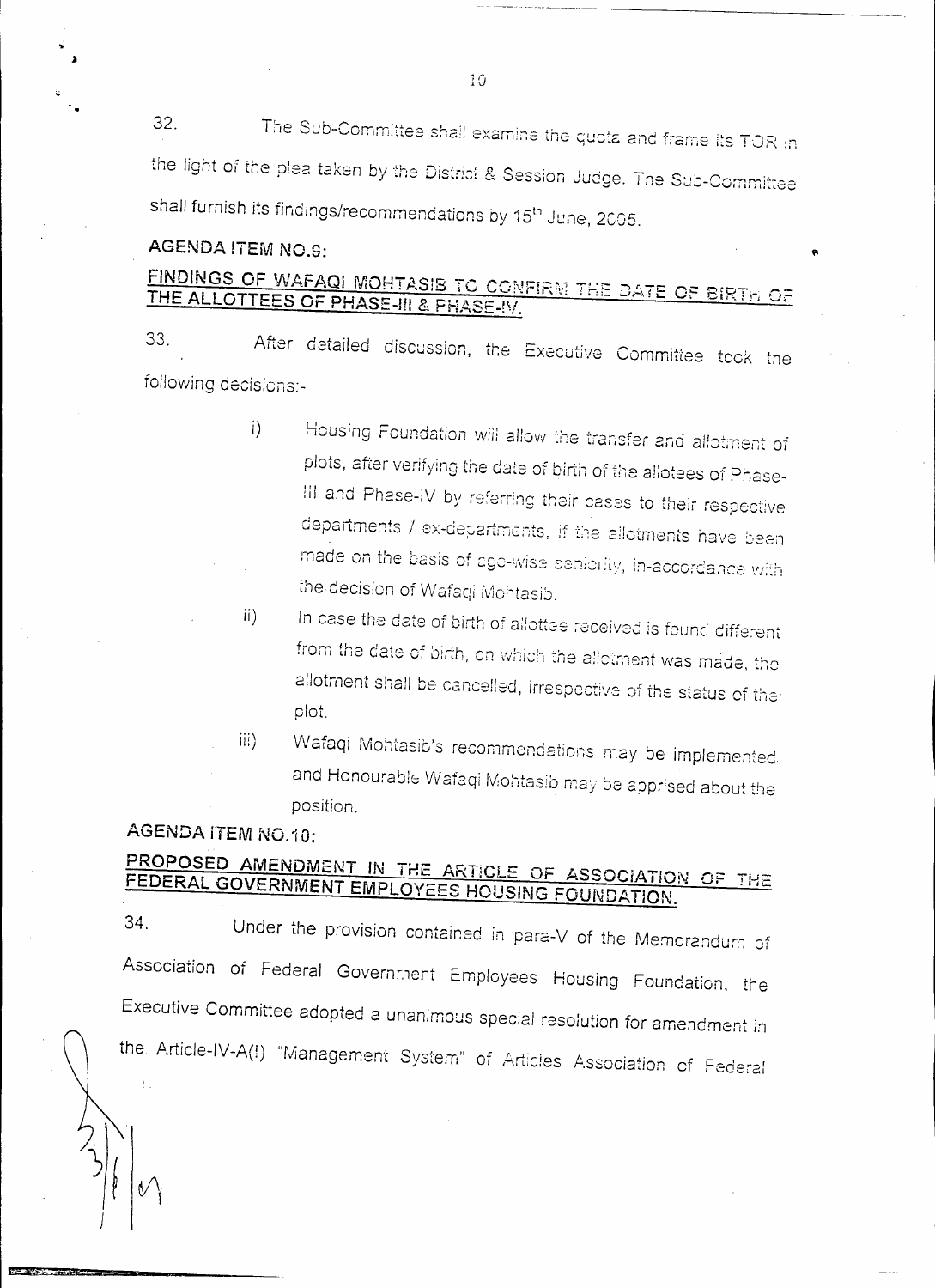Government Employees Housing Foundation as proposed in the working paper. The amended Article shall read as follows:-

> "The Foundation shall have a three tier management system; a Board of Governors headed by the Minister for Housing & Works, Executive Committee headed by the Secretary, Housing and Works, as well as Housing Foundation headed by Director General, in BPS-20/21 appointed by the Government of Pakistan".

#### **AGENDA ITEM;NO.11:**

## **ELIGIBILITY OF EMPLOYEES OF FEDERAL EDUCATIONAL INSTITUTIONS IN ISLAMABAD FOR ALLOTMENT OF PLOT IN PHASE-Iv.**

35. The Executive Committee regularized the action taken by the Housing Foundation in connection with issuance of allotment letters to the eligible employees of educational institutions.

## **AGENDA ITEM NO.12:**

## **DELEGATION OF FINANCIAL POWERS TO DG(HF) TO MEET THE DAY TO DAY OPERATIONAL REqUIREMENT.**

36. After discussion, the Executive Committee approved the recommendations at para 4(a), 4(b) and 4(c) of the working paper provided that the expenditure shall not exceed RS.1.0 million in each case in para 4(c).

## **ADDITIONAL AGENDA ITEM:**

## **DISPENSATION OF URGENT TRANSFER CHARGES - DISTRIBUTION OF A PORTION AMONG STAFF AS COMPENSATION/INCENTIVE.**

37. The Executive Committee *directed* that the item should be brought before the Executive Committee in its next meeting duly supported by *work load and justification.*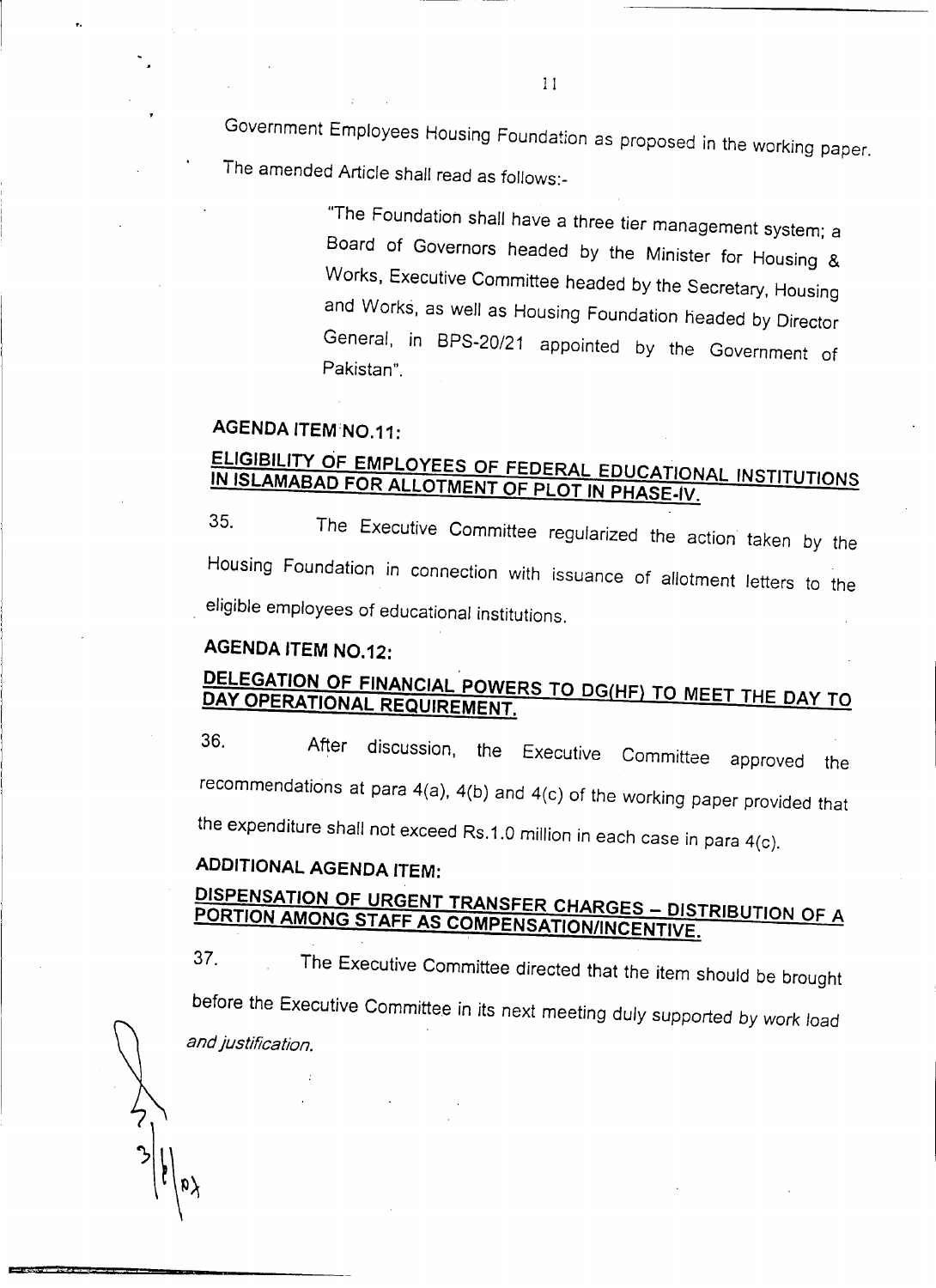The next meeting of the Executive Committee will be held on  $8^\mathrm{th}$ June 2005 at 3.30 PM in the Committee Room of the Ministry of Housing & Works.

The meeting concluded with a vote of thanks.

 $\begin{picture}(220,20) \put(0,0){\line(1,0){150}} \put(15,0){\line(1,0){150}} \put(15,0){\line(1,0){150}} \put(15,0){\line(1,0){150}} \put(15,0){\line(1,0){150}} \put(15,0){\line(1,0){150}} \put(15,0){\line(1,0){150}} \put(15,0){\line(1,0){150}} \put(15,0){\line(1,0){150}} \put(15,0){\line(1,0){150}} \put(15,0){\line(1,0){150}}$  $\left\langle \phi \right\rangle$ 

38.

 $\overline{12}$